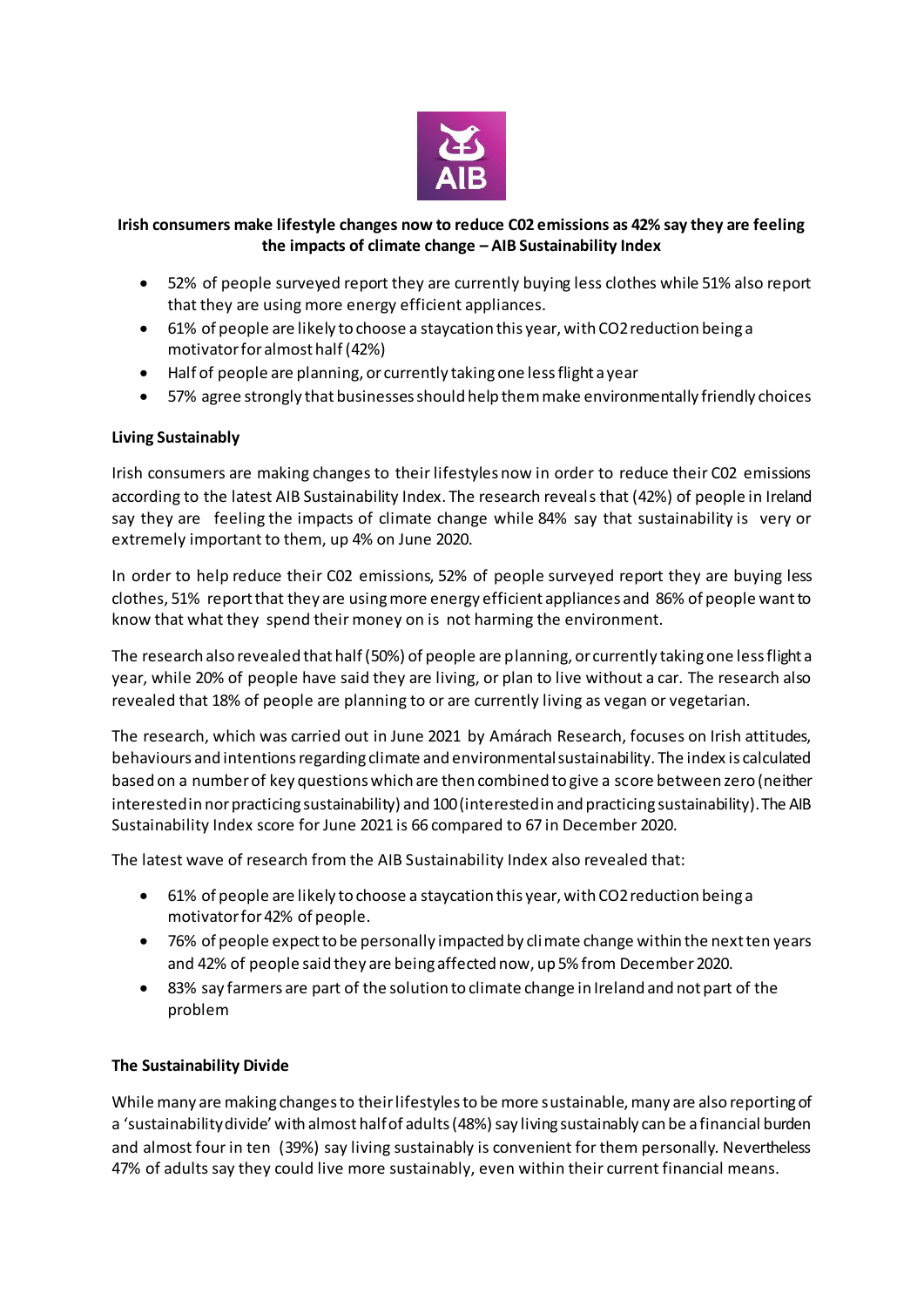The link between sustainability, the economy and living costs is something that will become even more important in the years ahead. Over a third of people (35%) expect to pay much more for sustainable products, meanwhile 48% expect to pay just a little more.

## **Commentary**

Mary Whitelaw, Director of Corporate Affairs, Strategy and Sustainability said: 'Our research shows that a significant portion (42%) of Irish society is currently feeling the impact of climate change and recognises the role we all have to play in reducing harmful carbon emissions. Interestingly, almost half (49%) of people think Irish businesses hold responsibility to drive change, increasingly want greener products and services and expect businesses to reduce their own carbon footprint. We are focused on ensuring AIB continues to lead the Irish financial services market in supporting our customers in the required transition to a net zero future. We're continuing to expand our products and propositions – offering green mortgages and loans to drive adoption of less carbon intensive activity. We are also determined to achieve carbon neutrality across our own operations by 2030, using a net zero approach. While we're continuing to make progress, we know we need to do more to ensure a greener tomorrow by backing those building it today. '

Meanwhile, Gerard O'Neill of Amárach Research said: 'The conversation about sustainability in Ireland is changing according to our research findings. As we enter a post-Covid era, people are looking for ways in which they can make meaningful changes to their lives that have a real impact. It is no longer about supporting climate goals and other, more global objectives - though they still do. It's increasingly about changing how we spend our individual time, money and energy to have a sustainable impact in our families and communities'.

#### **The Role of Business**

The proportion of people who expect 'big businesses' to be responsible for driving change to tackle Ireland's environmental issues rose from 35% in June 2020 to 49% in June 2021. Indeed, over the past 18 months, the percentage of people in the AIB survey who say that a business's sustainability credentials have a big impact on their decision to buy from that business has reached 63%.

Therefore there are high expectations about the role of businesses in helping Irish consumers, with the research also finding that:

- 57% agree strongly that businesses should 'help me make environmentally friendly choices'
- The same proportion agree strongly that they 'prefer to buy food from Ireland than food transported from around the world'
- Over four in ten (44%) agree strongly that 'when I spend my money I want to know it isn't harming the environment'
- One in three (33%) agree strongly that ultimately 'in order to live more sustainably we will have to do and buy less'

#### **ENDS**

# **Notes to Editors**

- AIB received an A Leadership Rating from the Carbon Disclosures Project (CDP) in 2020
- The AIB three-year strategy to 2023 has our Sustainable Communities Pillar which sets out a clear direction for this important agenda
- In 2019 AIB announced a €5bn climate action fund to support customers' transition to a low carbon economy – over €1bn in green lending in 2020